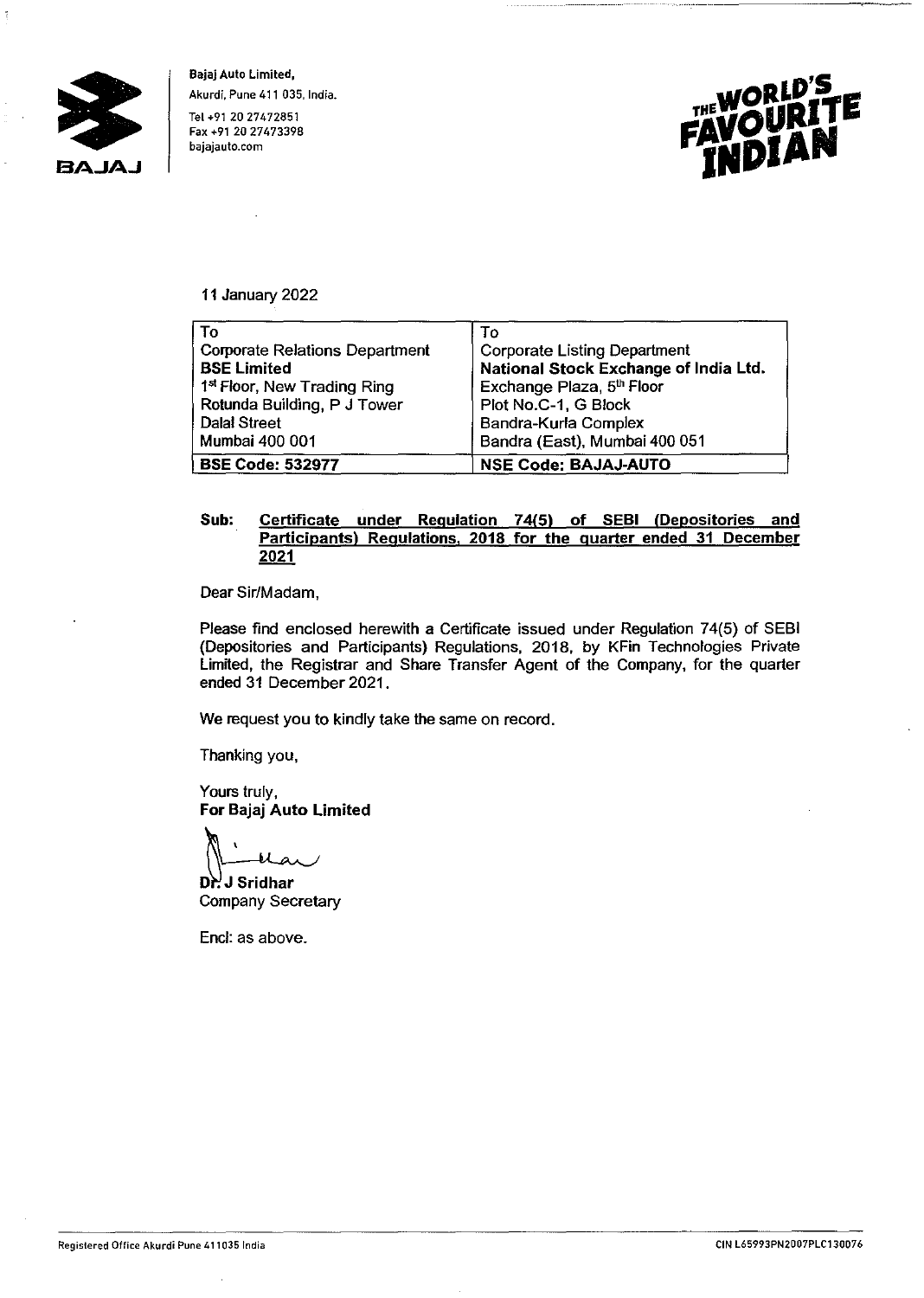

KFIN/MRVS/NSDL/74(5) E/1 Date: 04/01/2022

NATIONAL SECURITIES DEPOSITORY LIMITED TRADE WORLD 4TH FLOOR KAMALA MILLS COMPOUND SENAPATI BAPAT MARG LOWER PAREL MUMBAI - 400 013

Dear Sir (s), Sub: Certificate under Regulation 74(5) for the quarter ended December 31, 2021

We as Registrars, Share Transfer and Depository Services agents of the BAJAJ AUTO LIMITED, certify that the details of securities dematerialized/rematerialized during the aforesaid period, as required under Regulation 74(5) of SEBI {Depositories and participants) Regulations 2018 have been furnished to all the Stock Exchanges where the shares of the company are listed.

Thanking you,

Yours faithfully, For KFIN TECHNOLOGIES PRIVATE LIMITED

Sd-

MR V Subrahmanyam Vice President

CC TO:

THE COMPANY SECRETARY BAJAJ AUTO LIMITED BAJAJ AUTO LIMITED COMPLEX MUMBAI PONE ROAD AKURDI PONE 411035

**KFin Technologies Private Limited**  (Formerly known as ·Karvy Fintech Private Limited·)

Registered & Corporate Office

Selenium Building, Tower-B, Plot No- 31 & 32, Financial District, Nanakramguda, Serilingampally, Hyderabad, Rangareddi, Telangana, India, 500032. Ph: +91 40 6716 2222, 7961 1000 | https://www.kfintech.com | CIN: U72400TG2017PTC117649